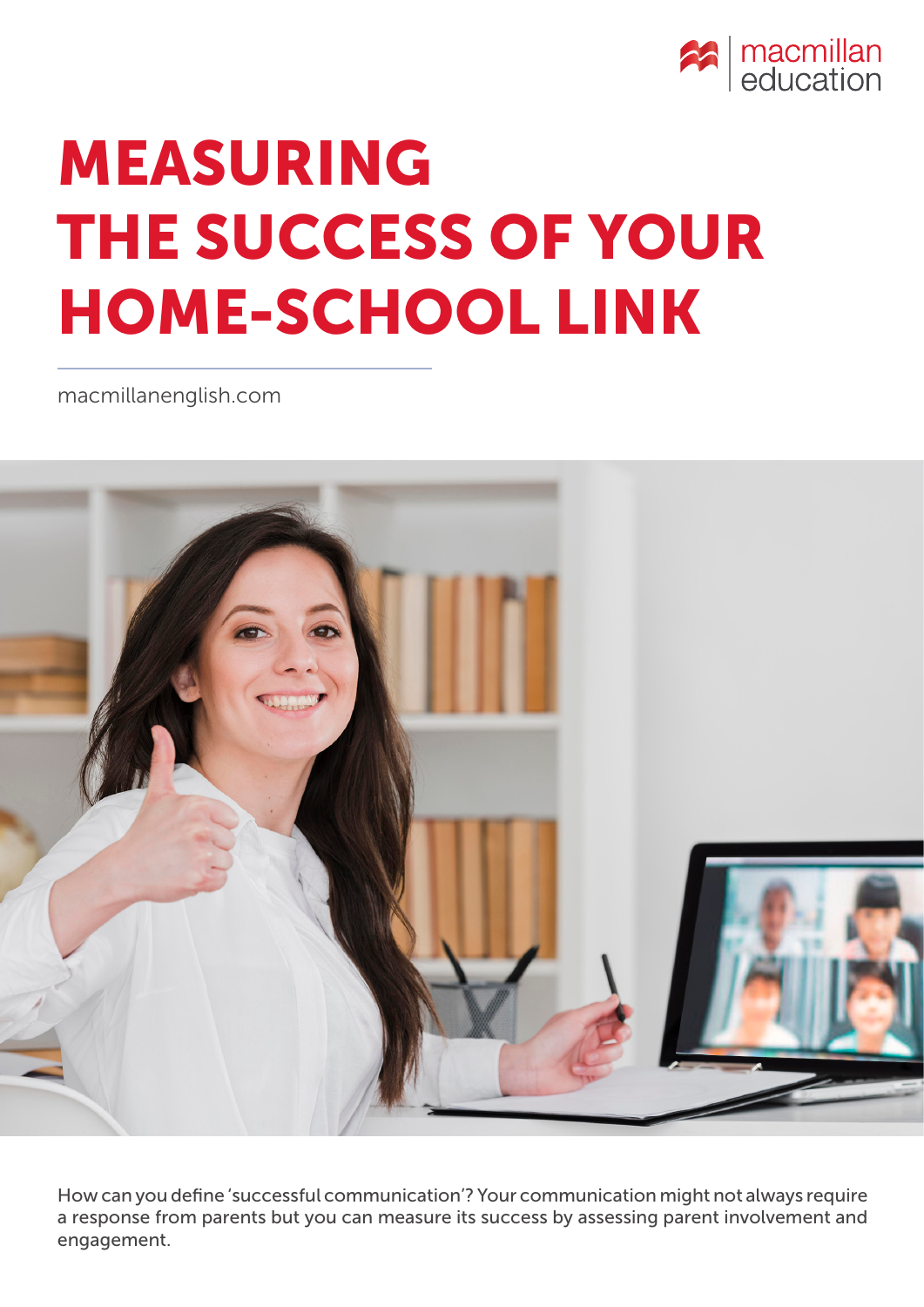#### Quantitative and Qualitative Measures

Setting measurable goals will help to provide tangible results, otherwise known as quantitative\* feedback. Whilst this kind of feedback provides precise analysis, qualitative\*\* data can give you an understanding of why things happen and how people feel. Qualitative feedback can include notes you have written, word of mouth feedback from parents and more formal means of measuring feedback, such as a parent questionnaire.

Combining quantitative and qualitative feedback provides an accurate and in-depth picture of your home-school link success. By following these helpful tips, you will be able to set yourself realistic goals and assess your success.

### Set Expectation Early

In order to 'measure' success, something needs to be measurable. Start by setting goals, or Key Performance Indicators (KPIs), that you can meet. Here are some examples – you can adjust the percentages to make them realistic for your class.

- 80% of parents present at an open evening
- 20% of parents volunteer to help on school trips
- 10% of parents regularly help with reading and other learning activities in school
- 70% of parents present at sports events and arts performances, for example Sports Day and the school show
- 80% attendance at a special parent teacher workshop

#### Use Tools to Measure Success and be Organised

Once you have identified your goals, take time to review them every month. Ask yourself if you are getting any closer to meeting them. A simple table like the one below will help:

| Goal                                                                                       | How?                                                                                                                                                                                                                        | <b>Success?</b>                                                                                                                                                       | <b>Review</b>                                                                                                                                    |
|--------------------------------------------------------------------------------------------|-----------------------------------------------------------------------------------------------------------------------------------------------------------------------------------------------------------------------------|-----------------------------------------------------------------------------------------------------------------------------------------------------------------------|--------------------------------------------------------------------------------------------------------------------------------------------------|
| (Include Date)                                                                             |                                                                                                                                                                                                                             | (Date)                                                                                                                                                                | <b>Goal/How</b>                                                                                                                                  |
| 22/03/2020:<br>to have individual<br>communication<br>with each home on<br>a monthly basis | Set aside a set<br>time every week<br>when you can<br>contact parents by<br>telephone and give<br>yourselves a slot of<br>10-15 minutes per<br>home. If there is a<br>problem to discuss,<br>set up a separate<br>dialogue. | 22/04/2020:<br>Have spoken to<br>three quarters of<br>parents in class,<br>but some families<br>are hard to contact<br>due to working<br>hours or lack of<br>interest | Invite hard-to-<br>reach parents into<br>school for a short<br>meeting to talk<br>about child and<br>importance of a<br>good home-school<br>link |

Remember to look back at your table every month to review your success and set yourself new goals. You might need to break some goals down into smaller steps which will help you identify HOW you will achieve them and therefore measure the success.

This can now be included as a new goal